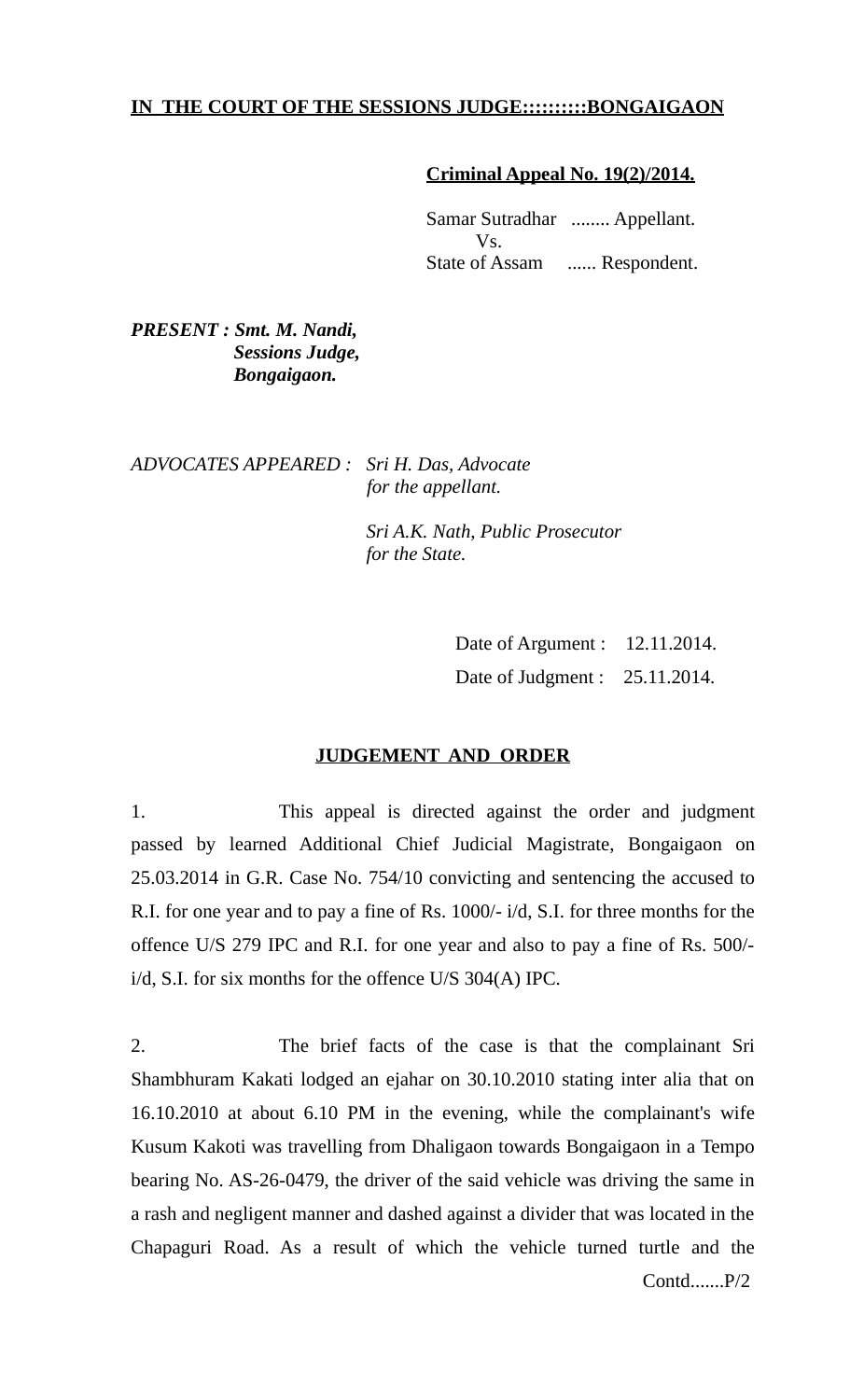#### ::::2::::

passengers in the vehicle i.e. the complainant's wife, one Anima Baruah and her husband Promod Kr. Baruah sustained grievous injuries on their person. The wife of the informant i.e. Kusum Kakoti was taken to Lower Assam Hospital, Bongaigaon for her treatment. After that she was shifted to GNRC, Guwahati where she succumbed to her injuries on 26.10.2010.

3. On receipt of the ejahar, a case was registered and after completion of investigation charge sheet was submitted against the accused Samar Sutradhar. Accused put his appearance before the trial court and during trial, learned Magistrate examined as many as eight witnesses and after hearing both sides, learned trial Court delivered the judgment and order as aforesaid.

4. Being highly aggrieved and dissatisfied with the judgment and order passed by the learned Trial Court, the accused/appellant has preferred this appeal on the following grounds:-

- 1. for that the learned Trial Court has erred in law as well as in facts of the case.
- 2. for that the learned Magistrate wrongly arrived into the conclusion upon conjectures and surmises and conviction of the appellant held without appreciating the evidence brought into the record and as such, liable to be set aside.
- 3. for that the learned Trial Court has miserably failed to appreciate the evidence of PW 2, 3 and 4 in regard to driving the vehicle in a rash and negligent manner which is an offence U/S 279/304(A) IPC.
- 4. for that the learned Trial Court has miserably failed to consider the discrepancy and contradiction of the evidence of the witnesses who were also travelling in the offending vehicle at the time of the accident.
- 5. for that the learned Trial Court wrongly interpreted the prosecution story and the independent witnesses apparently arrived into an improper decision which is liable to be set aside.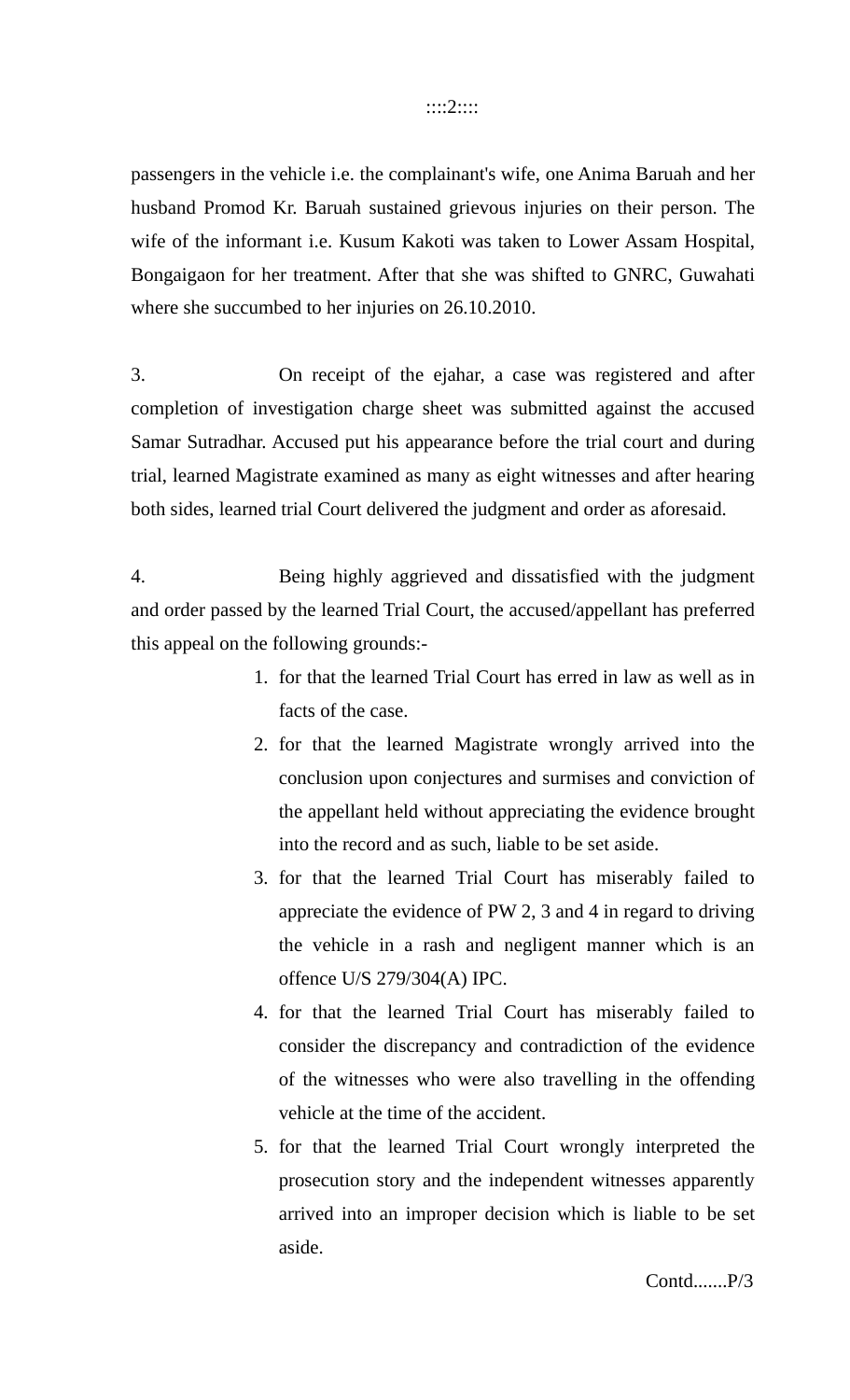### ::::3::::

5. I have heard the argument advanced by the learned counsel of both the sides. I have perused the evidence of the witnesses recorded by the learned Trial Court. I have also perused the judgment passed by the learned Magistrate.

6. It appears from the evidence on record that PW 2, PW 3 and PW 4 were travelling in the offending vehicle at the relevant time. Due to the alleged accident they also received injuries on their person and the passengers i.e. wife of the informant Kusum Kakoti, who was also travelling in the offending vehicle also sustained injuries and after that he died in GNRC, Guwahati.

7. It is seen from the record that the learned Magistrate convicted the accused U/S 279 & 304(A) IPC. Section 279 IPC is the offence relating to rash and negligent driving or riding on a public road which reads as follows: -

> "Whoever drives any vehicle, or rides, on any public way in a manner so rash or negligent as to endanger human life, or to be likely to cause hurt or injury to any other person, shall be punished with imprisonment of either description for a term which may extend to six months, or with fine which may extend to one thousand rupees, or with both."

8. On a bare look at the provision, it is seen that the maximum punishment for the offence U/S 279 IPC is six months, but learned Magistrate convicted the accused and sentenced him to R.I. for one year which is not as per provision of law. I do not go into the merit of the case at this stage. The case is remanded back to the learned Trial Court with a direction for fresh hearing/ argument and after that pass judgment as per provision of law.

# **O R D E R**

9. In the result, the appeal is partly allowed. The order dated 25.03.2014 passed by learned Additional Chief Judicial Magistrate, Bongaigaon Contd.......P/4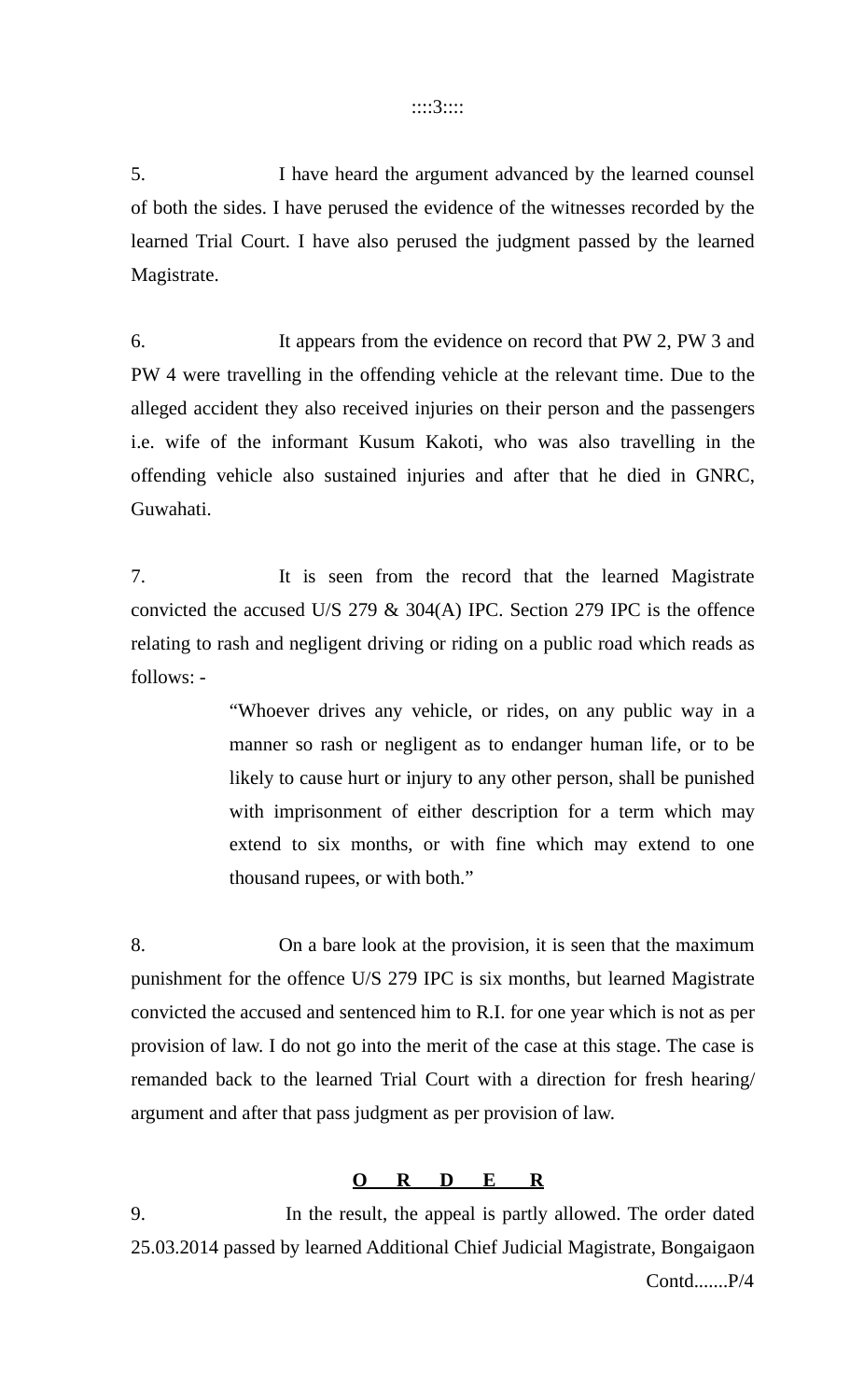::::4::::

in G.R. 754/10 is set aside. The case is remanded back to the Court of learned Additional Chief Judicial Magistrate, Bongaigaon with the direction aforesaid.

10. Send back the case record with a copy of this judgment and order to the learned trial court.

Given under hand and the seal of the court on this *25th* day of *November, 2014.*

> *( M. Nandi ) Sessions Judge, Bongaigaon.*

*Dictated and corrected by me,*

 *( M. Nandi ) Sessions Judge, Bongaigaon.* 

*\*\*\*\*\*\*\*\**